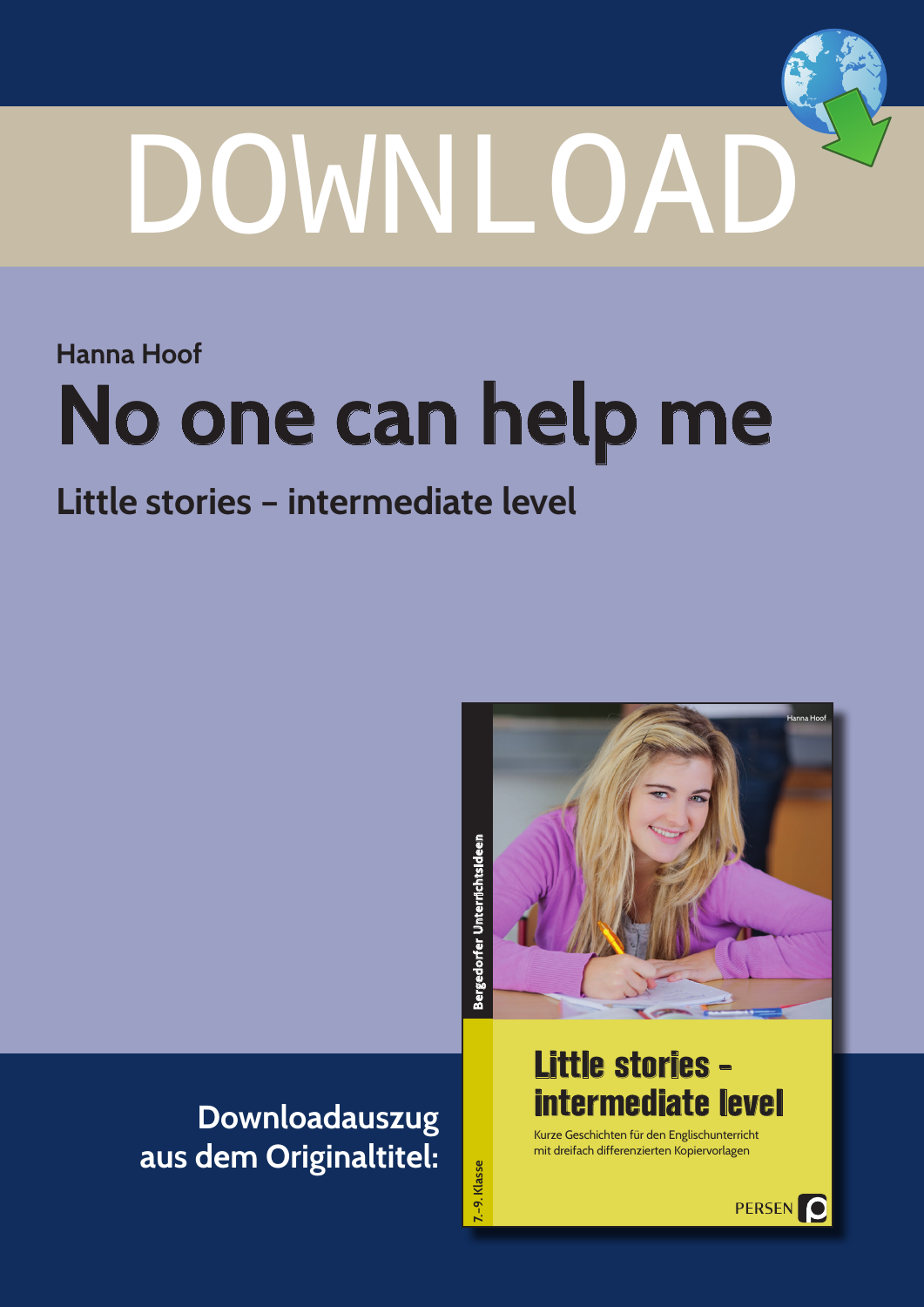Das Werk als Ganzes sowie in seinen Teilen unterliegt dem deutschen Urheberrecht. Der Erwerber des Werkes ist berechtigt, das Werk als Ganzes oder in seinen Teilen für den eigenen Gebrauch und den Einsatz im eigenen Unterricht zu nutzen. Die Nutzung ist nur für den genannten Zweck gestattet, nicht jedoch für einen schulweiten Einsatz und Gebrauch, für die Weiterleitung an Dritte (einschließlich, aber nicht beschränkt auf Kollegen), für die Veröffentlichung im Internet oder in (Schul-)Intranets oder einen weiteren kommerziellen Gebrauch.

Eine über den genannten Zweck hinausgehende Nutzung bedarf in jedem Fall der vorherigen schriftlichen Zustimmung des Verlages.

Verstöße gegen diese Lizenzbedingungen werden strafrechtlich verfolgt.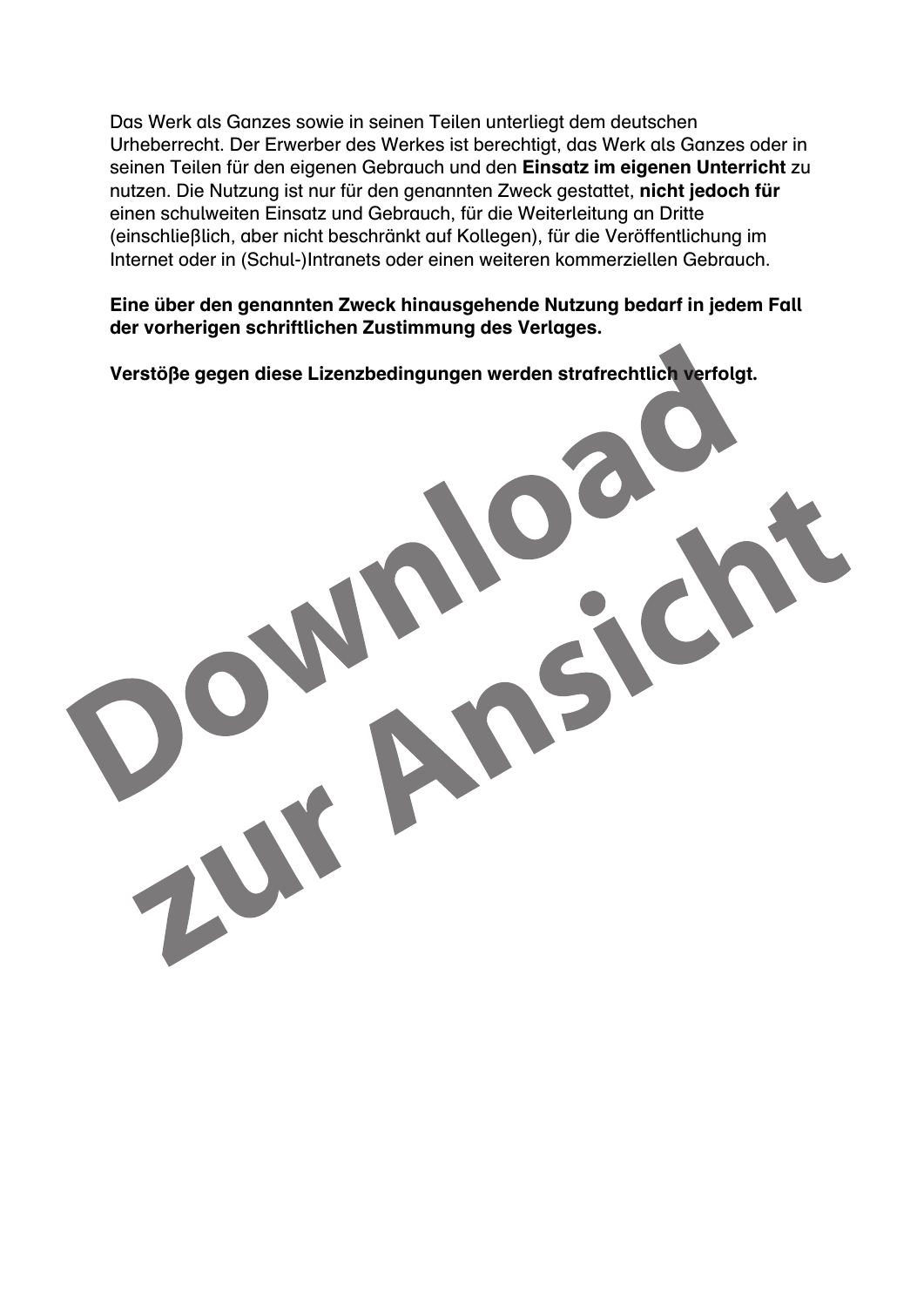Sehr geehrte Kolleginnen und Kollegen,

bei den vorliegenden Unterrichtsmaterialien handelt es sich um eine Sammlung kurzer Geschichten, mit deren Hilfe Sie Ihre Schüler<sup>1</sup>, der siebten und achten Klasse zum Lesen englischer Texte motivieren können. Die Geschichten sind kurzweilig und inhaltlich an den für Jugendliche interessanten Themen orientiert. Um Ihnen die Unterrichtsvorbereitung zu erleichtern, enthält diese Materialsammlung dreifach differenzierte Aufgaben zu den jeweiligen Geschichten. Es gibt stets Leseverstehensaufgaben, die sich ausschließlich mit der Handlung befassen, und darüber hinaus kreativ angelegte Aufgaben. Hier sollen sich die Schüler mit den offenen Ausgängen der Geschichten auseinandersetzen, die behandelten Themen auf sich selbst beziehen oder kleine Rollenspiele, Comics sowie Tagebucheinträge zu den Geschichten erstellen.

#### **Zum Aufbau:**

Die Geschichten sind anderthalb bis zwei Seiten lang. Im Anschluss an die Geschichten finden Sie die Aufgaben "Reading comprehension" und "Creative tasks" in drei mit entsprechenden Sternchen gekennzeichneten Niveaustufen. Die Niveauunterschiede ergeben sich in erster Linie durch die Vorgabe an Beispielen, die Vokabelhilfen und den Umfang. Die Vokabelhilfen sind immer oben bei den Leseverstehensaufgaben abgedruckt. Es ist darum sinnvoll, beides zusammen auszuteilen.

Das letzte Kapitel "Skills file" soll die Schüler zum Verfassen eigener kleiner Geschichten einladen. Zu Beginn des Kapitels erhalten die Schüler zu diesem Zweck eine Reihe an Tipps für die Vorbereitung ihrer Geschichte und eine Art Anleitung für das anschließende Schreiben. Dann folgen die dreifach differenzierten Arbeitsbögen, mit deren Hilfe die Schüler ihre ersten Schreibversuche starten können. An dieser Stelle sei angemerkt, dass das Schreiben längerer Fließtexte in einer Fremdsprache eine äußerst anspruchsvolle Aufgabe ist und daher nicht für alle Lerngruppen geeignet ist.

Im Anhang finden Sie die Lösungen für die Leseverstehensaufgaben und zahlreiche Musterlösungen für die kreativ angelegten Aufgaben.

#### **Zum Einsatz im Unterricht:**

Die Geschichten und die dazugehörigen Aufgaben können sowohl in heterogenen als auch in homogenen Lerngruppen eingesetzt werden. Für Klassen mit einem breiten Leistungsspektrum bietet es sich an, den leistungsschwächeren Schülern die **\*** -Aufgaben, den Schülern, die sich von ihrem Potenzial her im mittleren Bereich bewegen, die **\* \*** -Aufgaben und den leistungsstarken Schülern die **\* \* \*** -Aufgaben zu geben. Sie können die Geschichten gemeinsam lesen und die Schüler dann die Aufgaben auf ihren jeweiligen Niveaus bearbeiten lassen. Obwohl sich die Aufgaben in ihrem Anspruch unterscheiden, ist eine gemeinsame Besprechung und Sicherung der Ergebnisse ohne Weiteres möglich. Da die Differenzierung meist durch die Variation der Hilfestellung, der Beispiele oder der Vorgaben stattfindet, sind die angestrebten Ergebnisse überwiegend gleich und somit vergleichbar. Auch für äußerlich differenzierte Kurse sind die Geschichten gut einsetzbar. Teilen Sie in diesem Fall nur die für das Niveau des Kurses angemessenen Aufgaben aus.

Ich wünsche Ihren Schülern und Ihnen viel Freude und Erfolg bei der Arbeit mit den *Little Stories*.

*Hanna Hoof* 

<sup>1</sup> Der besseren Lesbarkeit halber spreche ich meist nur von Lehrern, Schülern usw. Natürlich sind damit auch die Lehrerinnen und Schülerinnen gemeint.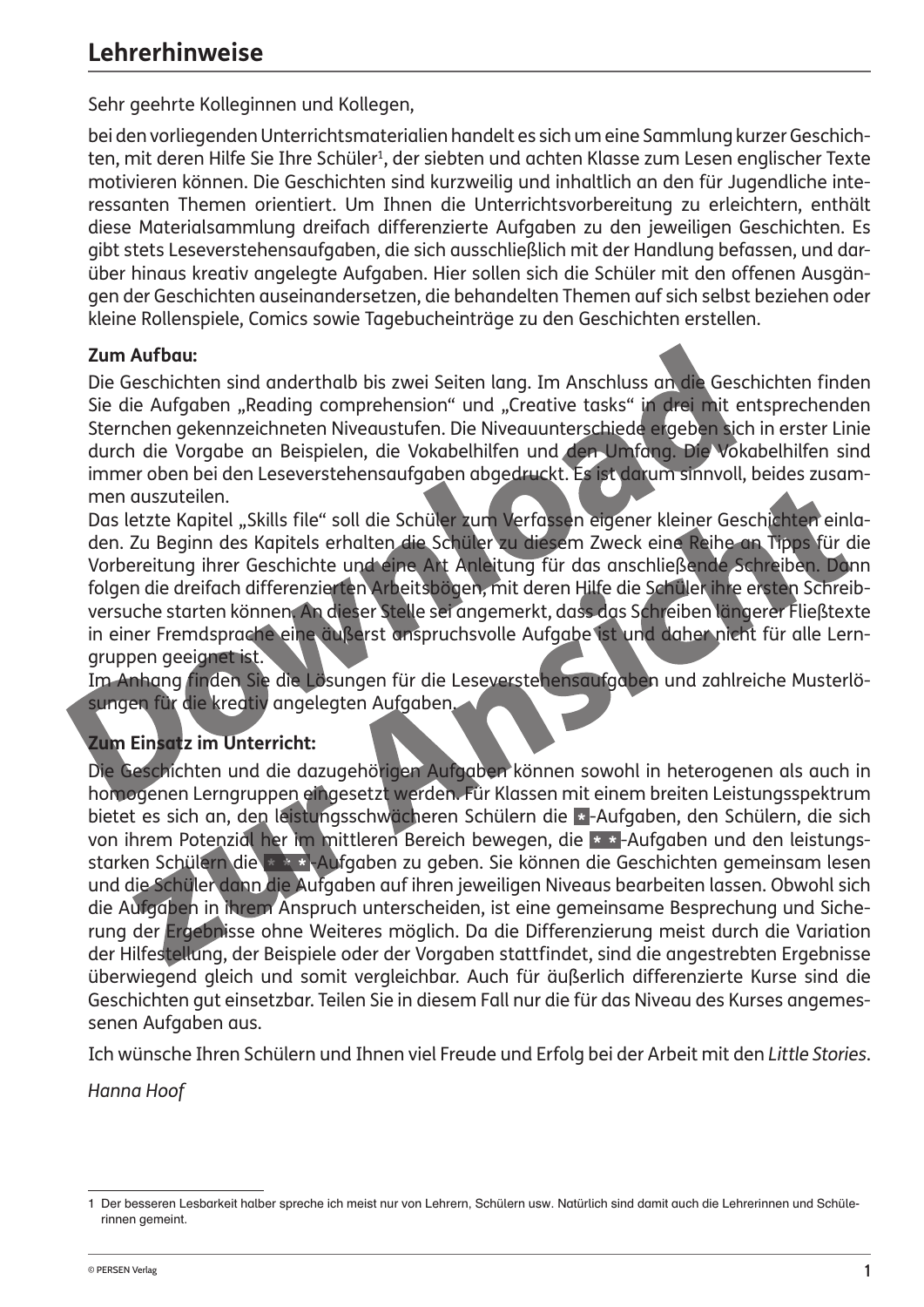#### **No one can help me**

"Mum, I don't want to go to school," Josh said to his mum at the breakfast table. He went on, "No one wants to sit with me and they call me names." His mum looked up from her scrambled egg and asked, "But why is this, honey? You are such a lovely boy … you're funny, smart …" Josh interrupted her angrily, "Oh come on, Mum. You can't be that blind. I'm fat and ugly. Nobody cares about funny and smart at my school. Please let me stay home." His mum cleared the table and didn't say a word for a while. Then she said in a sensitive voice, "Josh, I'm sorry. You have to go to school. There's no way around it. Maybe I could talk to your teachers. Those bullies have to be stopped."

Josh gave her a hateful look and shouted, "Of course! Life is tough … I know. Everything was better when Dad still lived with us. He would understand me!" Josh stormed out of the kitchen and left for school.

"Hey biggie, you look so sad this morning. Here! This donut will cheer you up! Catch it!" Luke shouted across the classroom before he threw an old and sticky donut at Josh's head. Josh didn't react. He sat down alone at his desk and unpacked his



bag. When the lesson was over, Josh went to the cafeteria. He bought a tuna sandwich – his favourite – and an apple juice. He sat down at an empty table and took out his French book. "There's going to be a vocabulary test, isn't it? Madame Monnière always does tests on Mondays," a pale girl with yellow glasses asked him. Josh looked up from his book. "Excuse me. Do I know you?" The girl chuckled and said, "Probably not. You always sit in the front and I always sit in the back. I try to hide from Madame Monnière, you know. She's a scary woman." Josh looked at her for a while and asked, "What do you want from me? Homework? I don't even know your name." The girl looked puzzled and answered, "No, I … no … I just wanted to ask about the vocabulary test. I've got my homework – bien sûr! My name is Anna. You are Josh, right? I think we even live on the same street. Don't you live in this lovely yellow house on Elm Street? Can I sit with you?" Josh looked at her and smiled shyly. He nodded and Anna sat down next to him. After some silence Josh whispered, "Madame Monnière is a French dragon. I'm afraid of her too. Do you want me to test you on your vocabulary?" Anna smiled and answered, "Well, yeah … why not."

Suddenly an apple hit Josh's head hard. "Hey biggie! Have you found a girlfriend? Where's her guide dog? A seeing person can't possibly want to spend time with you!" Luke yelled across the cafeteria. Anna turned around and shouted back, "Guide dog? Are you nuts? And in case you don't own a mirror: You aren't Mister Universe yourself." Luke and his friends only laughed at the two and threw another apple at Josh. This time it hit him on the back. Josh blushed, his eyes filled with tears and he ran out into the schoolyard. Anna followed him. She found him under a big tree. He was crying. "Hey Josh, don't listen to these idiots," she tried to cheer him up. "You seem like a nice girl, Anna. But you have no idea, what it's like. They bully me every day. I hate my life. School means hell for me. I wish I could skip school or be homeschooled. My dad … he's so smart. He could be my teacher. But my mum hates him and won't allow me to see him," he sobbed. "Oh Josh, I had no idea that your life is this tough. Have you talked to the headmaster or a social worker? Maybe they can help," Anna tried again. "I tried all this.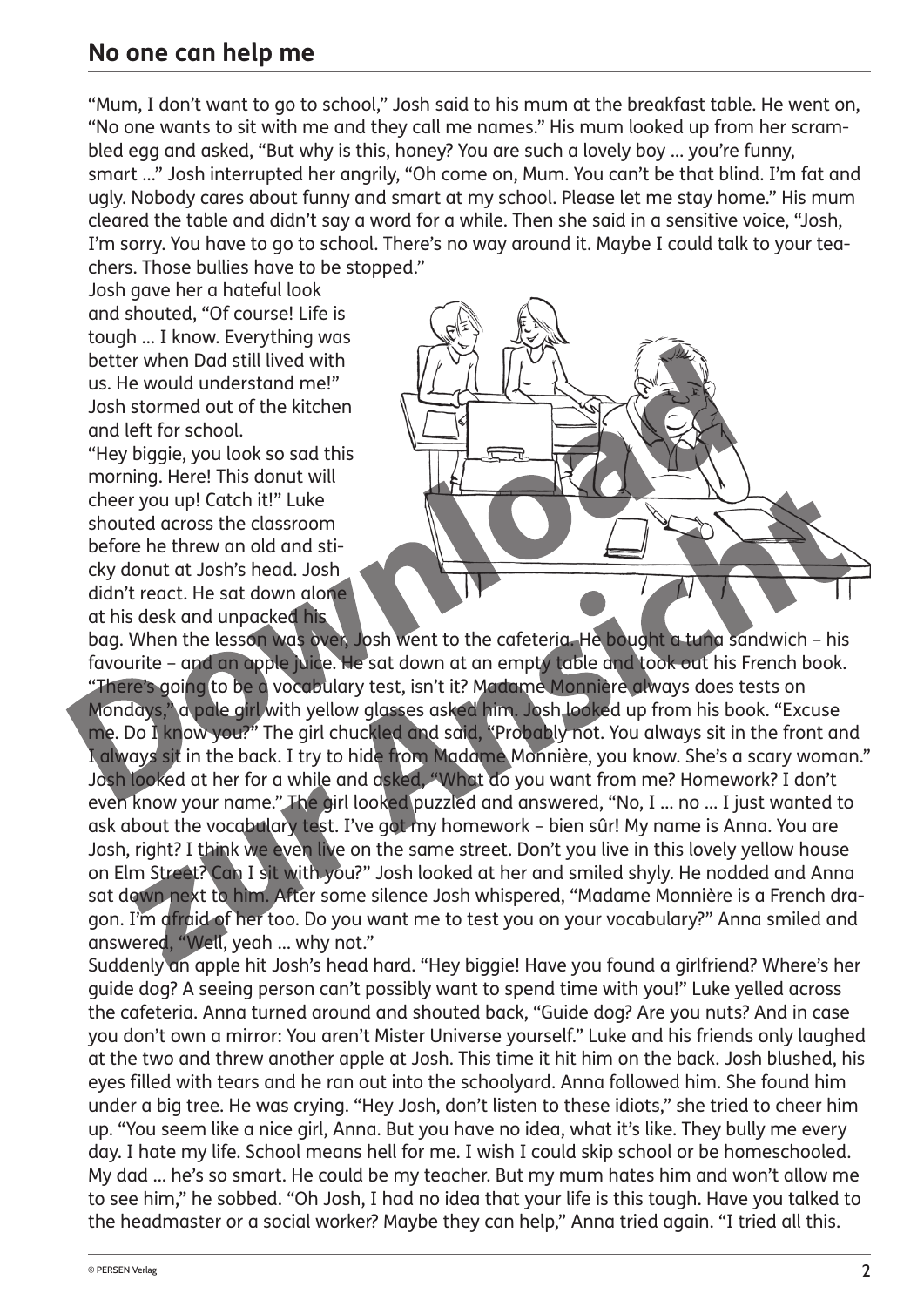#### **No one can help me**

They can't do anything about it. The bullies play nice when the teachers are around and turn into monsters when no one is around. Nobody can help me. I'm going home now … Can you tell Madame Monnière that I've got a terrible headache?" he asked Anna. "Yeah, sure … I wish I could help you, Josh," she answered. Josh shook his head and mumbled, "No one can help me." He got up and left.

After school Anna didn't go home but went directly to Josh's house. She rang and after a moment Josh's mum opened the door. "Hello dear, how can I help you?" she asked Anna. "Hi. My name is Anna. I'm in Josh's French class … and I would like to bring him the homework," Anna replied. Josh's mum looked puzzled. "But why? Wasn't he at school today? I haven't seen him yet. I came home five minutes ago from work. OK … let's check. Come on, Anna. We'll go up into his room." Anna and Josh's mum went upstairs. They knocked on the door. Nothing. "Josh honey, your friend Anna is here. She wants to bring you the homework," Josh's mum called. Nothing. "Maybe he's sleeping," Anna suggested. Without paying attention to Anna Josh's mum called, "Josh, I'm coming in." She opened the door and: Nothing. No Josh. Anna looked around and spotted a folded note on the desk. It said, "For Mum". "I think this is for you," she said and handed the note to Josh's mum. Josh's mum unfolded it and started reading. She got a more and more shocked look on her face and shook her head while reading. When she put down the note tears were rolling down her cheeks. Anna asked nervously, "I don't mean to be curious … but what does the note say?"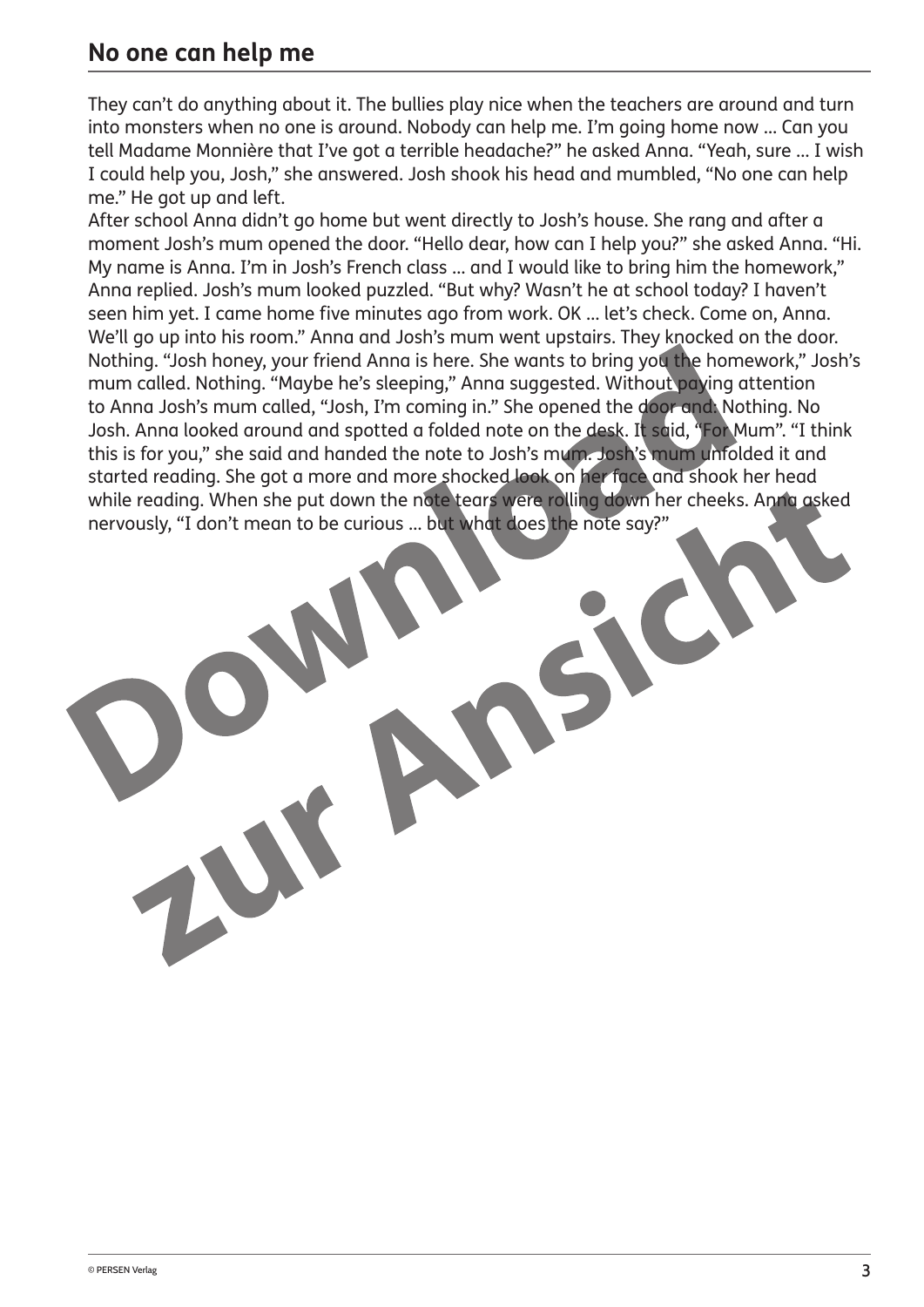### **Reading comprehension – No one can help me \***

| <b>Vocabulary:</b> | to interrupt = unterbrechen  | Are you nuts? = Bist du       | to mumble $=$ murmeln     |
|--------------------|------------------------------|-------------------------------|---------------------------|
|                    | $buly = Tyrann$              | verrückt?                     | to suggest = vorschlagen  |
|                    | to cheer sb. $up = jemanden$ | to blush = erröten            | $a$ note = eine Notiz/    |
|                    | aufmuntern                   | $hell = Hölle$                | Mitteilung                |
|                    | $pale = blass$               | to be homeschooled = zu Hause | to shake, shook, shaken = |
|                    | to chuckle = kichern         | unterrichtet werden           | schütteln                 |
|                    | quide dog = Blindenhund      | to $sob = schluchzen$         | $curious = neuqierig$     |

#### **1. Right or wrong?**

Tick the correct box.

|                                                                                                                                   |                                                          |  | <b>Right</b> | <b>Wrong</b> |
|-----------------------------------------------------------------------------------------------------------------------------------|----------------------------------------------------------|--|--------------|--------------|
| a. Josh has breakfast with his parents.                                                                                           |                                                          |  |              |              |
| b. Josh doesn't like going to school.                                                                                             |                                                          |  |              |              |
| c. When he comes into the classroom Luke throws an apple at Josh.                                                                 |                                                          |  |              |              |
| d. At the cafeteria Josh asks Anna if he can sit with her.                                                                        |                                                          |  |              |              |
| e. Anna likes the French teacher.                                                                                                 |                                                          |  |              |              |
| The bullies play nice when teachers are around.<br>f.                                                                             |                                                          |  |              |              |
| 2. Where was it?<br>Do you know the place where the sentence was said? Draw lines.<br>a.  what does the note say?<br>1. classroom |                                                          |  |              |              |
| <b>b.</b> This donut will cheer you up.                                                                                           | 2. cafeteria                                             |  |              |              |
| No one can help me.<br>ā.                                                                                                         | 3. Josh's room                                           |  |              |              |
| d. Madame Monnière is a French dragon<br>3. Fill in the gaps.<br>Some words in the summary are missing. Fill them in.             | 4. schoolyard                                            |  |              |              |
| The story"                                                                                                                        | is about a boy called Josh. Josh is unhappy because      |  |              |              |
| he gets bullied at school. He lives with his mum and misses his dad. At school a bully called                                     |                                                          |  |              |              |
|                                                                                                                                   | throws things at him and says mean things to him. At the |  |              |              |
| cafeteria Josh meets Anna from his                                                                                                | <b>Example 2018</b> Class. She is nice to him. When      |  |              |              |
| Luke and his friends throw an apple at Josh, he runs out. Anna follows him and tries to help                                      |                                                          |  |              |              |
| him. Josh doesn't believe that he can be helped and goes home. After school Anna goes to                                          |                                                          |  |              |              |
|                                                                                                                                   |                                                          |  |              |              |
| in his room. All they find is a note for Josh's mum. The story ends with Anna asking Josh's                                       |                                                          |  |              |              |
| mum what the note says.                                                                                                           |                                                          |  |              |              |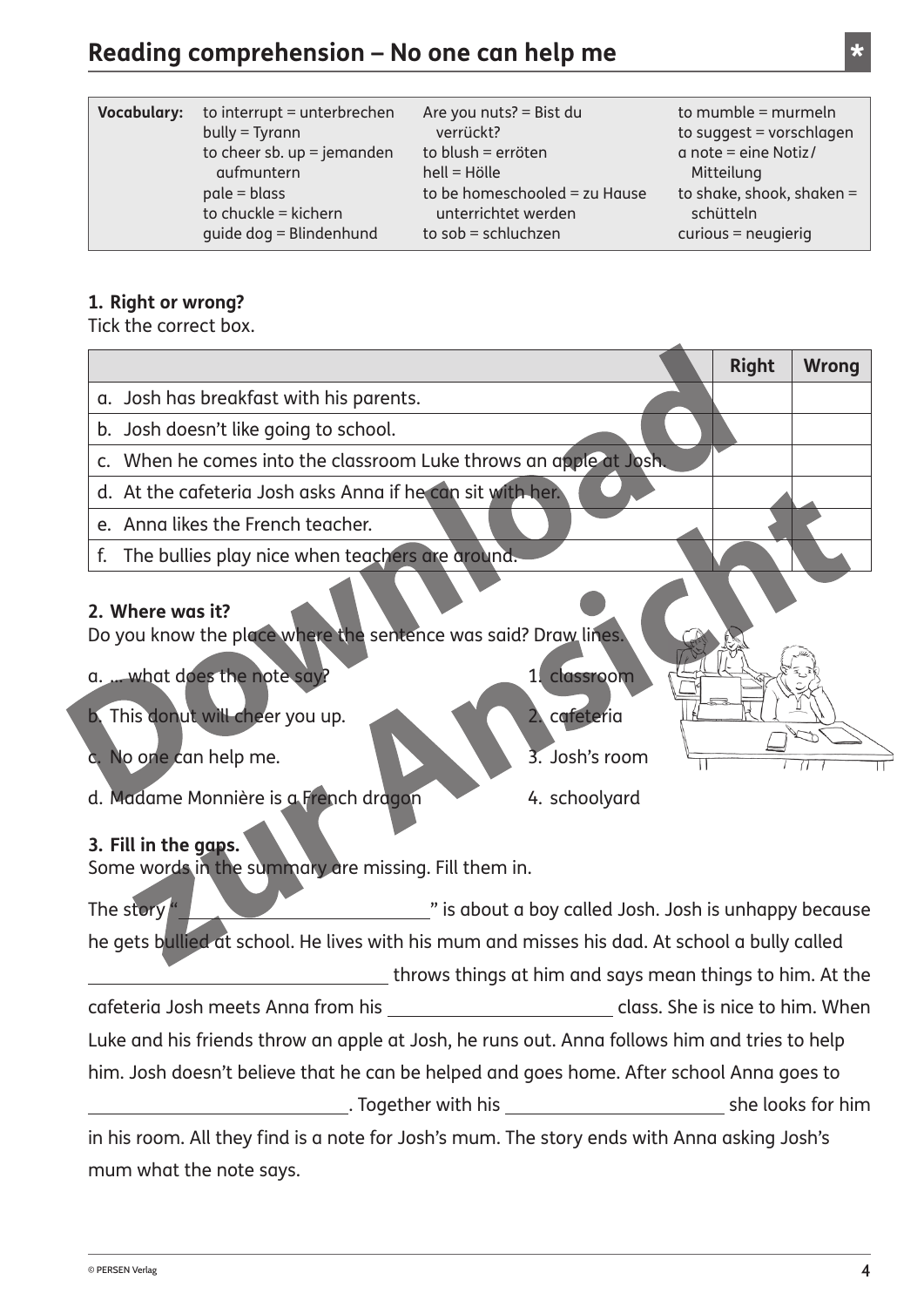#### **1. What's next?**

Think about what Josh's note could say. Write it down. You can use the words from the box. Write at least five sentences.

I skipped French today … I'm so unhappy. I can't live like this. You didn't want to help me. I left today and I'm going to … I'm sorry … Love, Josh

#### Dear Mum,

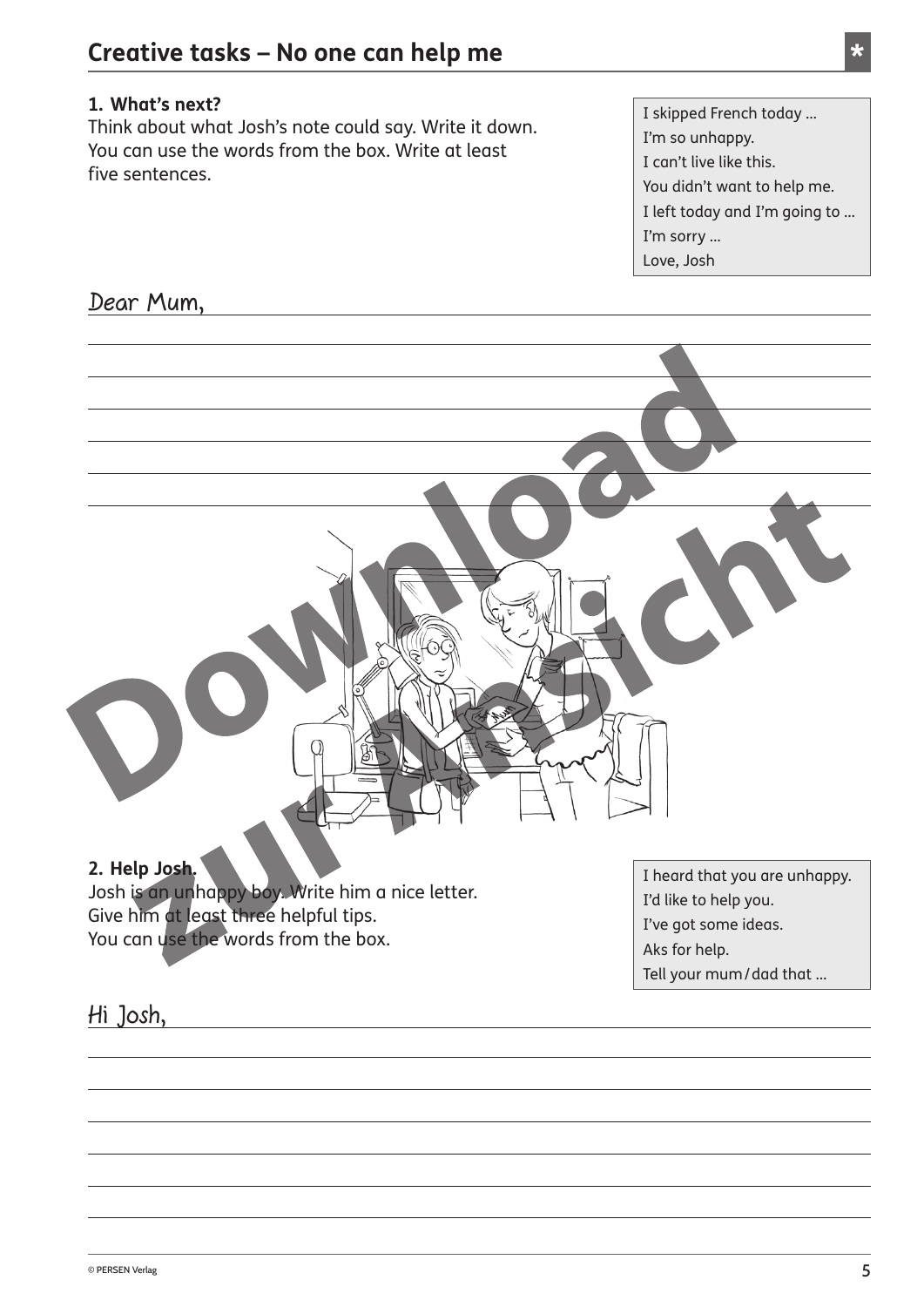| <b>Vocabulary:</b> to interrupt = unterbrechen<br>to cheer sb. up = jemanden<br>aufmuntern<br>$pale = blass$<br>to chuckle = kichern | quide dog = Blindenhund<br>Are you nuts? = Bist du verrückt?<br>to blush = erröten<br>$hell = Hölle$ | to be homeschooled = zu<br>Hause unterrichtet werden<br>to $sob = schluchzen$<br>to suggest = vorschlagen<br>$curious = neugierig$ |
|--------------------------------------------------------------------------------------------------------------------------------------|------------------------------------------------------------------------------------------------------|------------------------------------------------------------------------------------------------------------------------------------|
|                                                                                                                                      |                                                                                                      |                                                                                                                                    |

#### **1. Right or wrong?**

Tick the correct box.

|                                                                   | <b>Right</b> | <b>Wrong</b> |
|-------------------------------------------------------------------|--------------|--------------|
| a. Josh has breakfast with his parents.                           |              |              |
| b. Josh doesn't like going to school.                             |              |              |
| c. When he comes into the classroom Luke throws an apple at Josh, |              |              |
| d. At the cafeteria Josh asks Anna if he can sit with her.        |              |              |
| e. Anna likes the French teacher.                                 |              |              |
| f. The bullies play nice when teachers are ground.                |              |              |
| g. Josh's mum knows that Josh went home from school.              |              |              |
| h. In the end of the story Josh leaves his mum a note.            |              |              |
|                                                                   |              |              |

#### **2. Where was it?**

Do you know the place where the sentence was said? Write it down.

| Example: You can't be that blind.      | the kitchen |
|----------------------------------------|-------------|
| what does the note say?                |             |
| b. This donut will cheer you up.       |             |
| c. No one can help me.                 |             |
| d. Madame Monnière is a French dragon. |             |

#### **3. Fill in the gaps.**

Some words in the summary are missing. Fill them in.

The story " The story" The story " Is about a boy called Josh. Josh is unhappy because he gets bullied at school. He lives with his \_\_\_\_\_\_\_\_\_\_\_\_\_\_ and misses his dad. At school a bully called \_\_\_\_\_\_\_\_\_\_\_\_\_\_\_\_\_\_\_\_\_\_\_\_\_\_\_\_\_\_\_\_\_throws things at him and says mean things to him. At the cafeteria Josh meets Anna from his \_\_\_\_\_\_\_\_\_\_\_\_\_\_\_\_\_\_\_\_\_ class. She is nice to him. When Luke and his friends throw \_\_\_\_\_\_\_\_\_\_\_\_\_\_\_\_\_\_\_\_\_\_\_\_ at Josh, he runs out. Anna follows him and tries to help him. Josh doesn't believe that he can be helped and goes home. After school Anna goes to . Together with his she looks for him in his room. All they find is a note for Josh's mum. The story ends with Anna asking Josh's mum what <u>\_\_\_\_\_\_\_\_\_\_\_\_\_\_\_\_\_\_\_\_\_\_\_</u>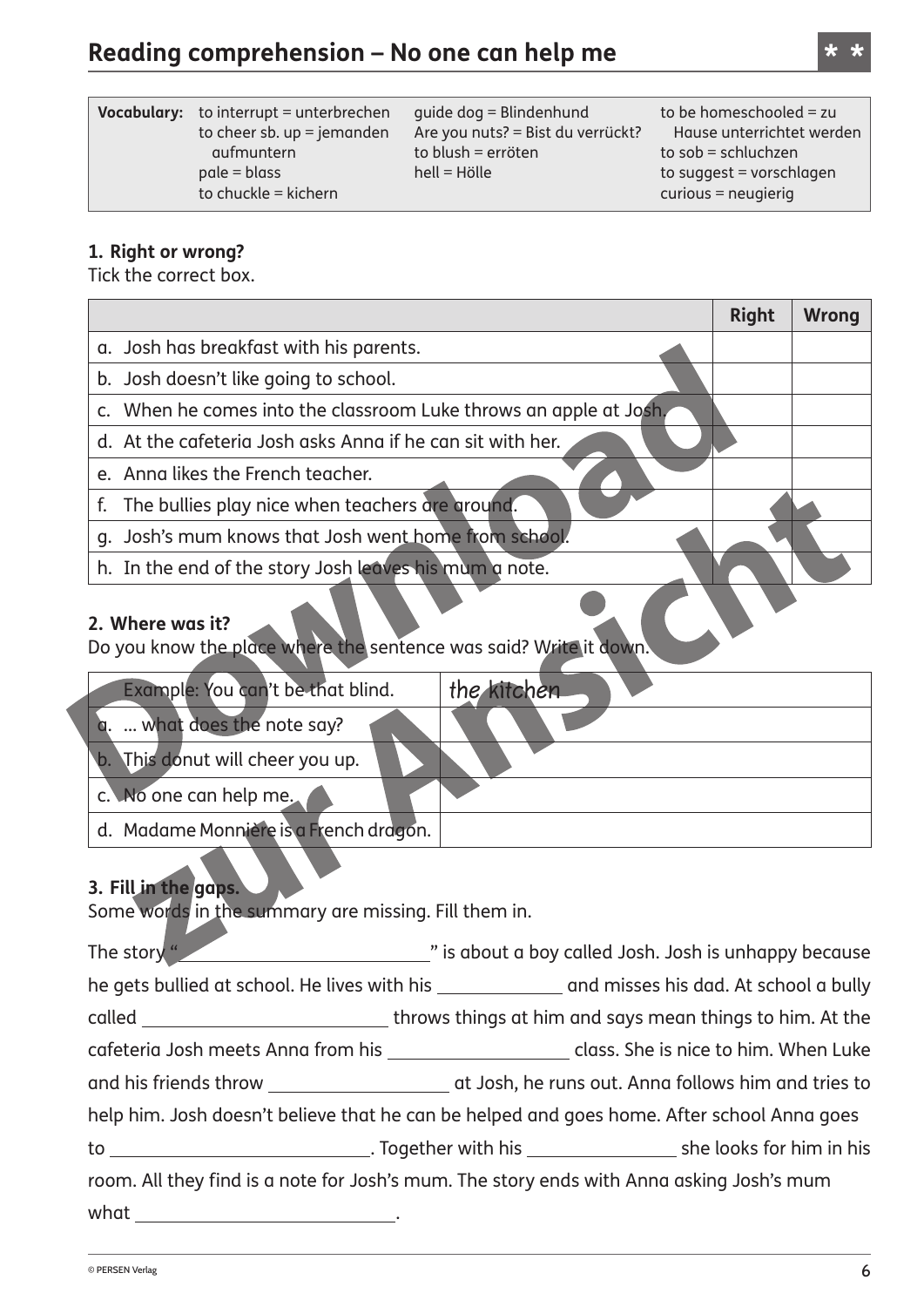#### **1. What's next?**

a. Think about what Josh's note could say. Write it down. Write at least five sentences.

Start like this:

Dear Mum,

I skipped French today.



b. What do you think: Will there be a happy or an unhappy ending? Think of an ending and draw a picture with speech bubbles  $\curvearrowright$ 

#### **2. Help Josh.**

Josh is an unhappy boy. Write him a nice letter. Give him at least three helpful tips. You can use the words from the box.

Start like this:

Hi Josh,

I heard that you are unhappy.

Ask … for help

Tell your mum / dad that … When the bullies throw things at you, you could …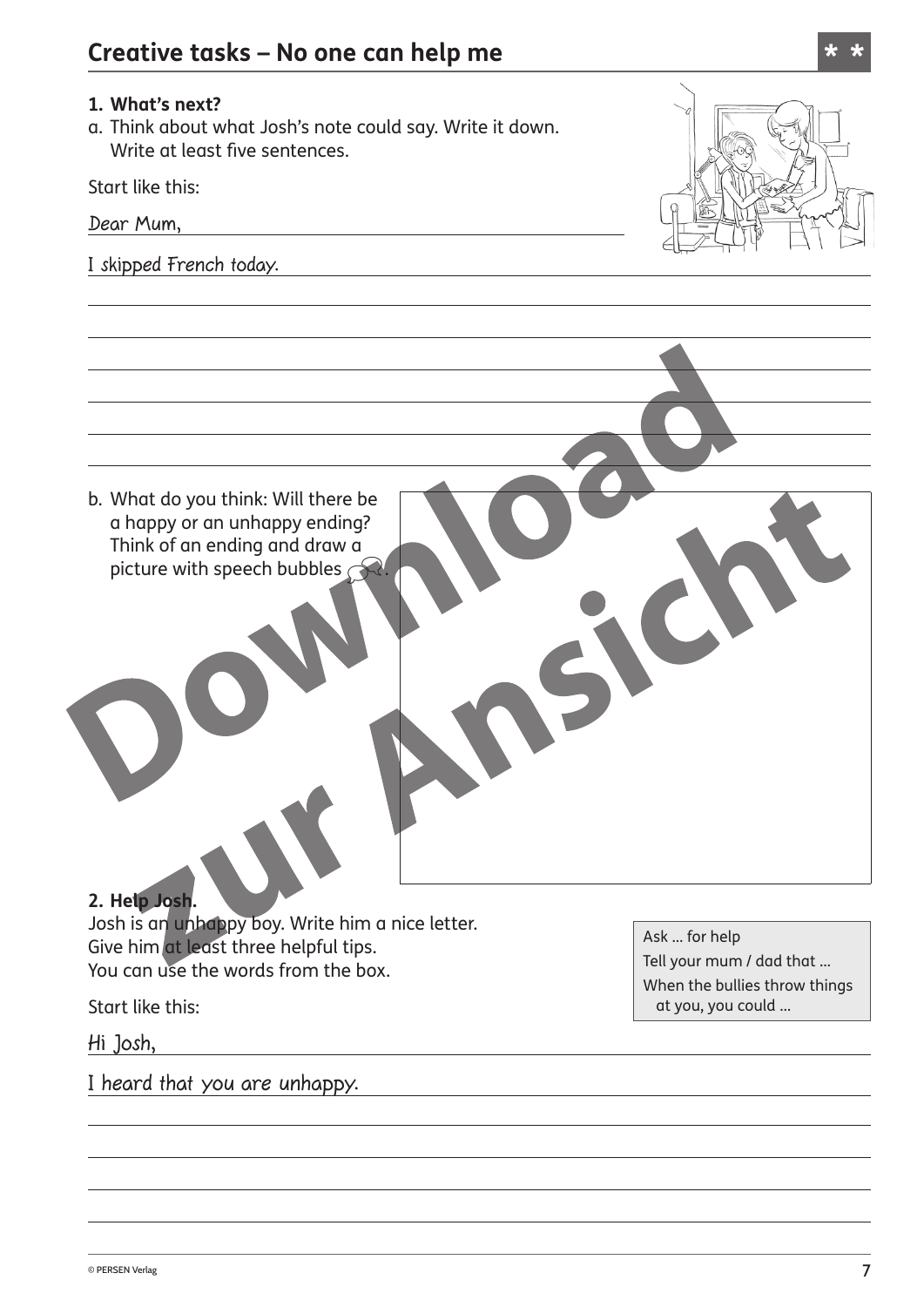| <b>Vocabulary:</b> to cheer sb. $up =$ jemanden aufmuntern | to blush = erröten                                |
|------------------------------------------------------------|---------------------------------------------------|
| $pale = blass$                                             | to be homeschooled = zu Hause unterrichtet werden |
| to chuckle $=$ kichern                                     | to $sob = schluchzen$                             |
| quide dog = Blindenhund                                    | $curious = neuqierig$                             |

#### **1. Right or wrong?**

Some sentences are wrong. Underline the wrong parts and write down the corrected version of the sentence in your exercise book.

Example:

When the lesson was over, Josh went home.

When the lesson was over, Josh went to the cafeteria.

- a. Josh has breakfast with his parents.
- b. Josh doesn't like going to school.
- c. When he comes into the classroom, Luke throws an apple at Josh.
- d. At the cafeteria Josh asks Anna if he can sit with her.
- e. Anna likes the French teacher.
- f. The bullies play nice when teachers are around.
- g. Josh's mum knows that Josh went home from school.
- h. In the end of the story Josh leaves his mum a note.

#### **2. Where was it?**

Do you know the place where the sentence was said? Write it down.

|                | Example: You can't be that blind.   | the kitchen |
|----------------|-------------------------------------|-------------|
| ۱a.            | what does the note say?             |             |
| $\mathsf{b}$   | This donut will cheer you up.       |             |
| $\mathsf{C}$ . | No one can help me.                 |             |
| d.             | Madame Monnière is a French dragon. |             |
| e.             | Hello dear, how can I help you?     |             |

#### **3. Fill in the gaps.**

Some words in the summary are missing. Fill them in.

The story "
The story "
The story "
Called Josh. Josh is unhappy
"
is about a
"
"
a called Josh. Josh is unhappy
"  $\frac{1}{2}$ "
"
is about a
"
"  $\frac{1}{2}$ "  $\frac{1}{2}$  called Josh. Josh is unhappy

because he gets bullied at \_\_\_\_\_\_\_\_\_\_\_\_\_\_\_\_. He lives with his \_\_\_\_\_\_\_\_\_\_\_\_\_\_\_\_\_ and misses his dad. At

school a bully called throws things at him and says mean things to him. At the

Josh meets Anna from his **class.** She is nice to him. When Luke and his friends throw **at Josh, he** . Anna follows him and

tries to help him. Josh doesn't believe that he can be helped and goes home. After school Anna

goes to **.** Together with his she looks for him in

. All they find is a note for Josh's mum. The story ends with Anna asking Josh's

mum what .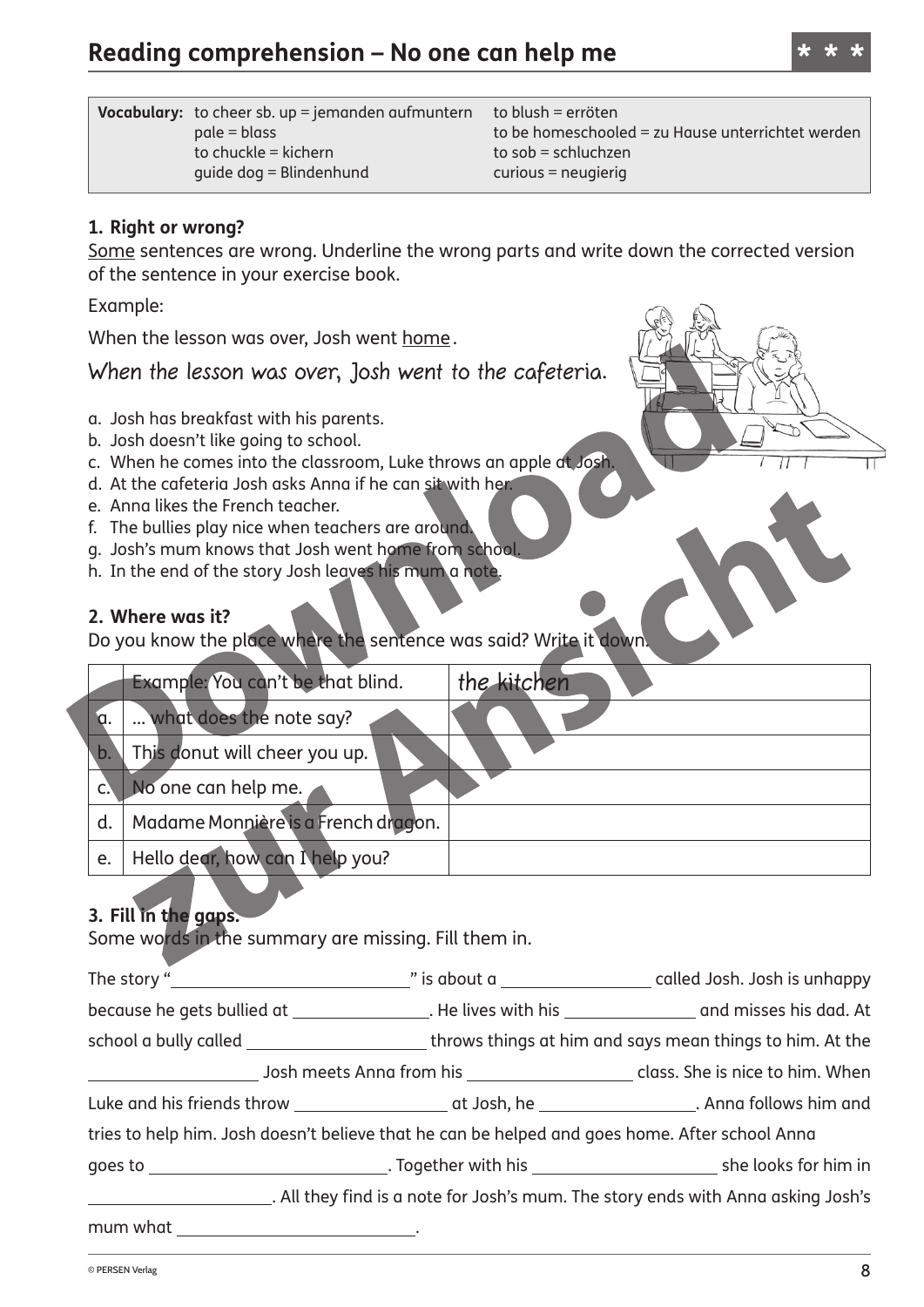#### **1. What's next?**

a. Think about what Josh's note could say. Write a note of six sentences or more in your exercise book.



b. What do you think: Will there be a happy or an unhappy ending? Think of an ending and draw a little comic with three pictures and speech bubbles.



a. Josh is an unhappy boy. Write him a nice letter in your exercise book. Give him at least three helpful tips. You can use the words from the box.

Start like this:

Hi Josh,

I heard that you are unhappy.

b. Imagine you are a student at Josh's school and you sit in the cafeteria when Luke and his friends come in and throw the apple at Josh. What would you do?

Ask … for help Tell your mum / dad that … When the bullies throw things at you, you could …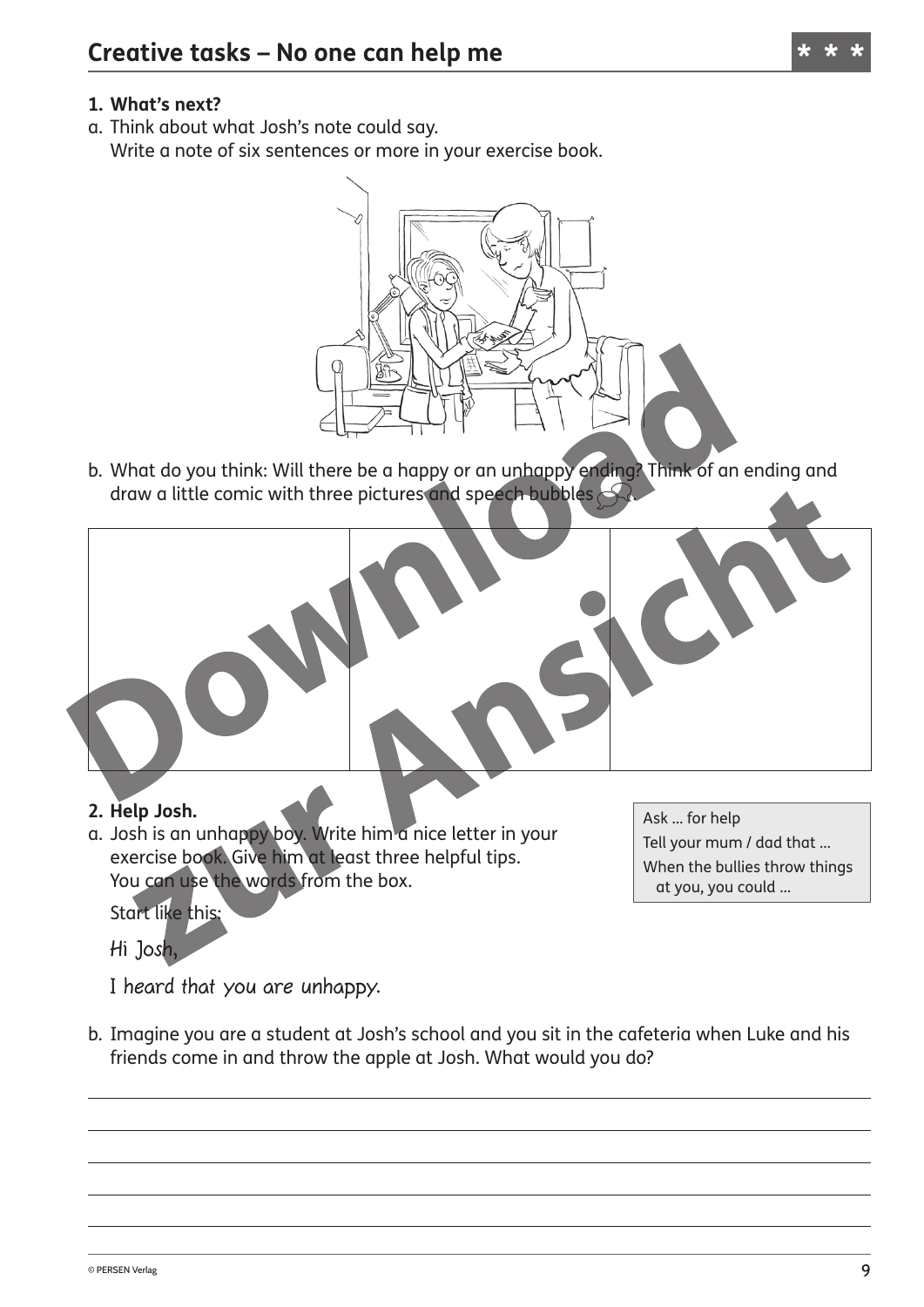#### **No one can help me**

#### **Reading comprehension**

- **1. \*** , **\* \*** Right: b, f Wrong: a, c, d, e **\* \*** Right: h Wrong: g **\* \* \*** a. Josh has breakfast with **his mum**. c. When he comes into the classroom, Luke throws **a donut** at Josh. d. At the cafeteria **Anna** asks **Josh** if **she** can sit with **him**. e. Anna **doesn't like** the French teacher. g. Josh's mum **doesn't know** that Josh went home from school.
- **2.**  $\star$  a3, b1, c4, d2  $\star$   $\star$ ,  $\star$   $\star$   $\star$  a: Josh's room b: classroom c: schoolyard d: cafeteria  $\star \star \star$  e: Josh's house/at the door
- **3. \*** , **\* \*** and **\* \* \*** The story **"No one can help me"** is about **a boy** called Josh. Josh is unhappy because he gets bullied at **school**. He lives with his **mum** and misses his dad. At school a bully called **Luke** throws things at him and says mean things to him. At the **cafeteria** Josh meets Anna from his **French** class. She is nice to him. When Luke and his friends throw **an apple** at Josh, he **runs out / storms out / cries**. Anna follows him and tries to help him. Josh doesn't believe that he can be helped and goes home. After school Anna goes to **Josh's house**. Together with his **mum/mother** she looks for him in **his room**. All they find is a note for Josh's mum. The story ends with Anna asking Josh's mum **what the note says**.

#### **Creative tasks**

**1. \*** und **1a. \* \*** , **\* \* \*** Musterlösung: Dear Mum, I skipped French today. You know that I'm a good boy, but I can't live like this anymore. I'm so unhappy. This morning I asked you to help me and you didn't want to help me. I'm sorry to leave like this, but I can't go back to this horrible school. I left because I want to live with Dad for a while. Love, Josh

#### **1b. \* \*** , **\* \* \*** Individuelle Lösung

- **2. \*** , **\* \*** und **2a. \* \* \*** Musterlösung: Hi Josh, I heard that you're unhappy. I really would like to help you: I've got some ideas. You could ask the social worker at your school for help. Another idea would be to tell your mum that you can't live like this anymore. My last tip is to find friends and to fight back when the bullies attack you. I'm sure that there are many students at your school who hate the bullies too.
- **2b. \* \* \*** Musterlösung: I would tell Luke and his friends to stop bullying Josh. Maybe I would also throw something at them to show them that this can really hurt.